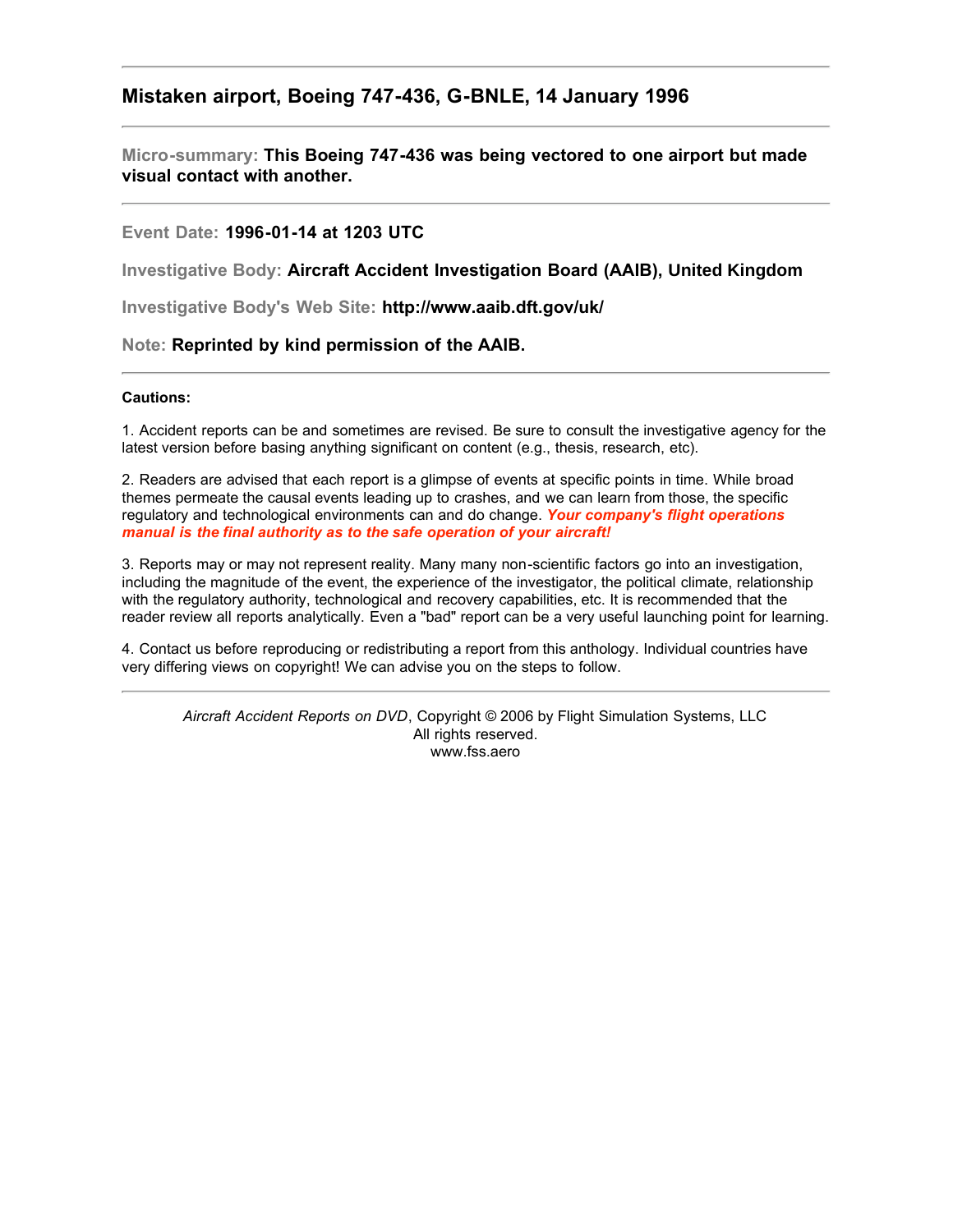# **Boeing 747-436, G-BNLE, 14 January 1996**

# **AAIB Bulletin No: 4/96 Ref: EW/G96/01/03 Category: 1.1**

**Aircraft Type and Registration:**Boeing 747-436, G-BNLE

**No & Type of Engines:**4 Rolls-Royce RB211-524G2-19 turbofan engines

**Year of Manufacture:**1989

**Date & Time (UTC):**14 January 1996 at 1203 hrs

**Location:**Runway 12 Cardiff Airport, Wales

**Type of Flight:**Positioning Flight

**Persons on Board:**Crew - 2 Passengers - None

**Injuries:**Crew - None Passengers - N/A

**Nature of Damage:**None

**Commander's Licence:**Airline Transport Pilot's Licence

**Commander's Age:**52 years

**Commander's Flying Experience:**14,140 hours (of which 3,173 were on type)

Last 90 days - 174 hours

Last 28 days - 59 hours

**Information Source:**Aircraft Accident Report Form submitted by the pilot

The aircraft was being flown, without passengers, on a positioning flight from London Heathrow to Cardiff for maintenance. The weather at Cardiff was surface wind 120°/10 kt, visibility 5 km with nil weather, VMC to the south of the airfield and IMC to the north.

At 1154 hrs the aircraft was transferred from Bristol to Cardiff Approach Control and was identified on radar 5 nm to the north of Bristol on a radar heading of 290°. The commander's request for radar vectors to a downwind left-hand circuit to Runway 12 was acknowledged by the Cardiff controller and he was instructed to maintain 3,000 feet on the Cardiff QNH. The commander also advised Cardiff that he had copied ATIS information 'L'. Information 'M' timed at 1150 hrs gave the surface wind as 120°/18 kt, visibility 20 km with nil weather, 1/8 cloud at 1,200 feet and 3/8 cloud at 4,800 feet.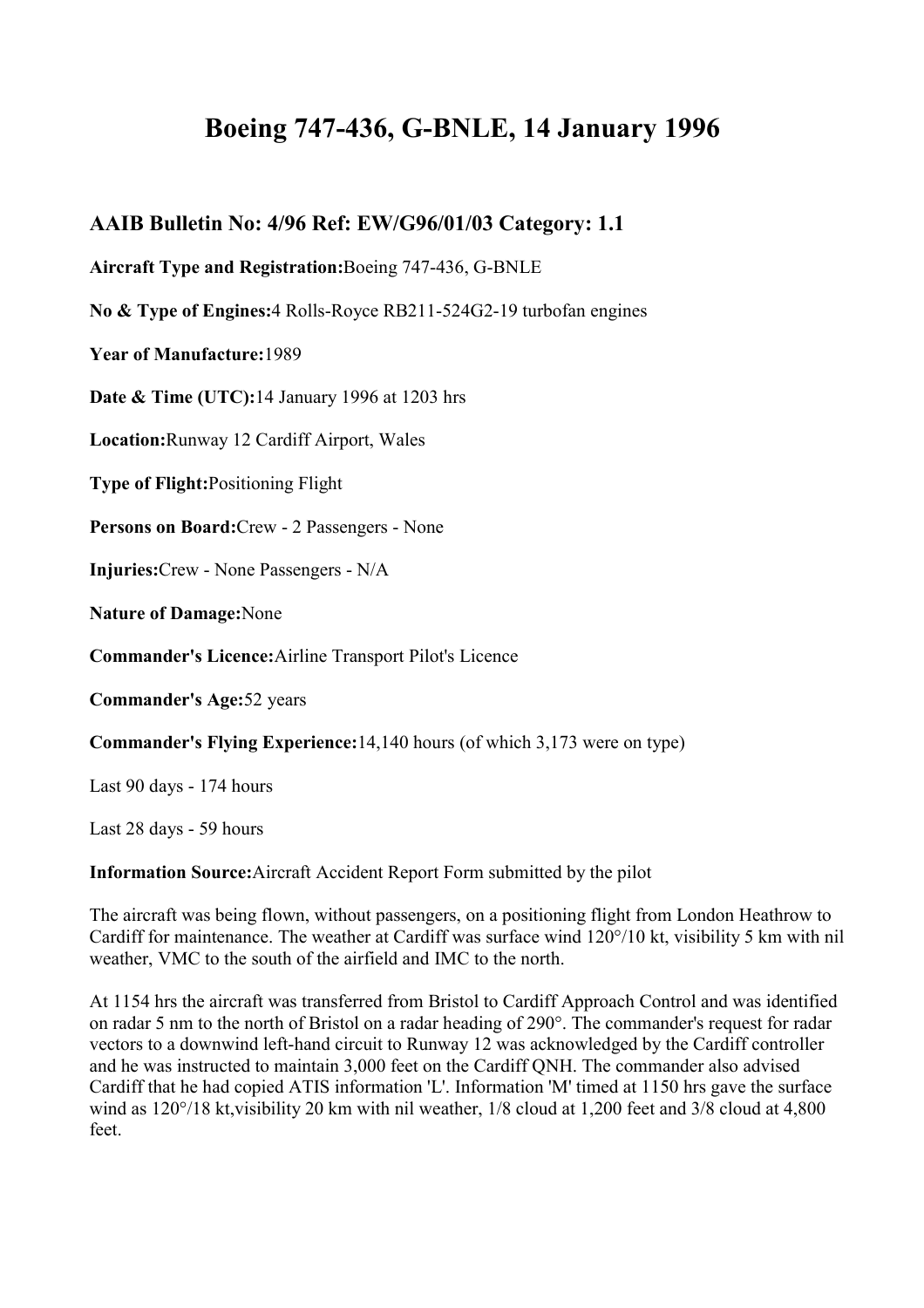At 1156 hrs, with the aircraft 9 nm north-east of Cardiff descending to 2,500 feet, the commander was asked if he had the airfield in sight. The commander confirmed that he did and was given clearance to "CONTINUE DOWNWIND LEFT-HAND FOR A VISUAL APPROACH TO RUNWAY 12 NOT BELOW 2,500 FEET UNTIL ADVISED BY TOWER, THE CIRCUIT IS ACTIVE AND SAINT ATHAN ALSO ACTIVE TO THE SOUTH-WEST". A few moments later the aircraft entered some low cloud and the crew asked for radar vectors. The controller acknowledged this request and instructed the aircraft to turn onto a heading of 300° for vectors to the ILS. The controller also transmitted that he would position the aircraft outbound for about 6 nm and then turn it onto a left base. At 1159 hrs, on the controller's instruction, the aircraft descended to 1,700 feet and turned onto a heading of 230°. The controller asked the commander "WILL SIX MILE FINAL BE TOO TIGHT?". The commander replied "FINE". At 1202 hrs the controller could see that the aircraft was approaching the extended centreline just inside 6 nm and gave the commander clearance to "DESCEND WITH THE ILS OR VISUALLY AS YOU WISH, BE ADVISED SAINT ATHAN TO THE SOUTH OF THE APPROACH TRACK IS ACTIVE; CONTACT THE TOWER".

A few moments later the crew transmitted on Cardiff Tower frequency "WE SEEM TO BE WELL DISPLACED TO THE LEFT OF THE RUNWAY WE'RE GOING AROUND TO THE RIGHT". The crew then added "WE SEEM TO BE VECTORED INSIDE THE TOWER ARE WE CLEAR TO TURN AND RE-ESTABLISH ON FINAL?". The controller then transmitted "JUST CONFIRM YOU'RE GOING FOR RUNWAY 12 AT CARDIFF NOT RUNWAY 08 SAINT ATHAN?". The crew replied "WE'RE GOING FOR RUNWAY 12".

The aircraft commander subsequently told the controller that he would like to turn to the right onto a southerly heading and be re-vectored for another approach. The aircraft was transferred back to the approach frequency and an approach and landing at Cardiff was flown without further incident.

An investigation carried out by the operating company showed that as the aircraft turned onto base leg at 1,500 feet the visibility reduced in an area of low cloud. Furthermore forward visibility was further reduced as the aircraft faced into sun. Ground contact was maintained by the crew but they lost contact with the airfield. Runway 08 at St Athan however was observed by the crew and the aircraft was repositioned for an approach onto that runway. At 1,000 feet the crew realised their mistake and a go-around was initiated.

The company considered the following factors as contributory to the incident:

1. A lack of practice in conducting visual circuits.

2. Failure to confirm the aircraft's position using all navigational equipment available.

3. No warning was published on the Aerad letdown chart, used by the crew, informing them of the presence of St Athan Airfield on short finals to Cardiff.

## **Follow-up action**

As a result of this incident, and discussions with the AAIB, Aerad have amended approach charts M1 (CARDIFF ILS/DME 12, effective 01 February 1996) and P1 (CARDIFF NDB/DME 12, effective 01 February1996) to include warning note No 6 that reads: 'Caution: St Athan A/D lies under final approach track 2.5 nms prior to threshold'. This action was also recommended by the company as a result of their internal investigation.